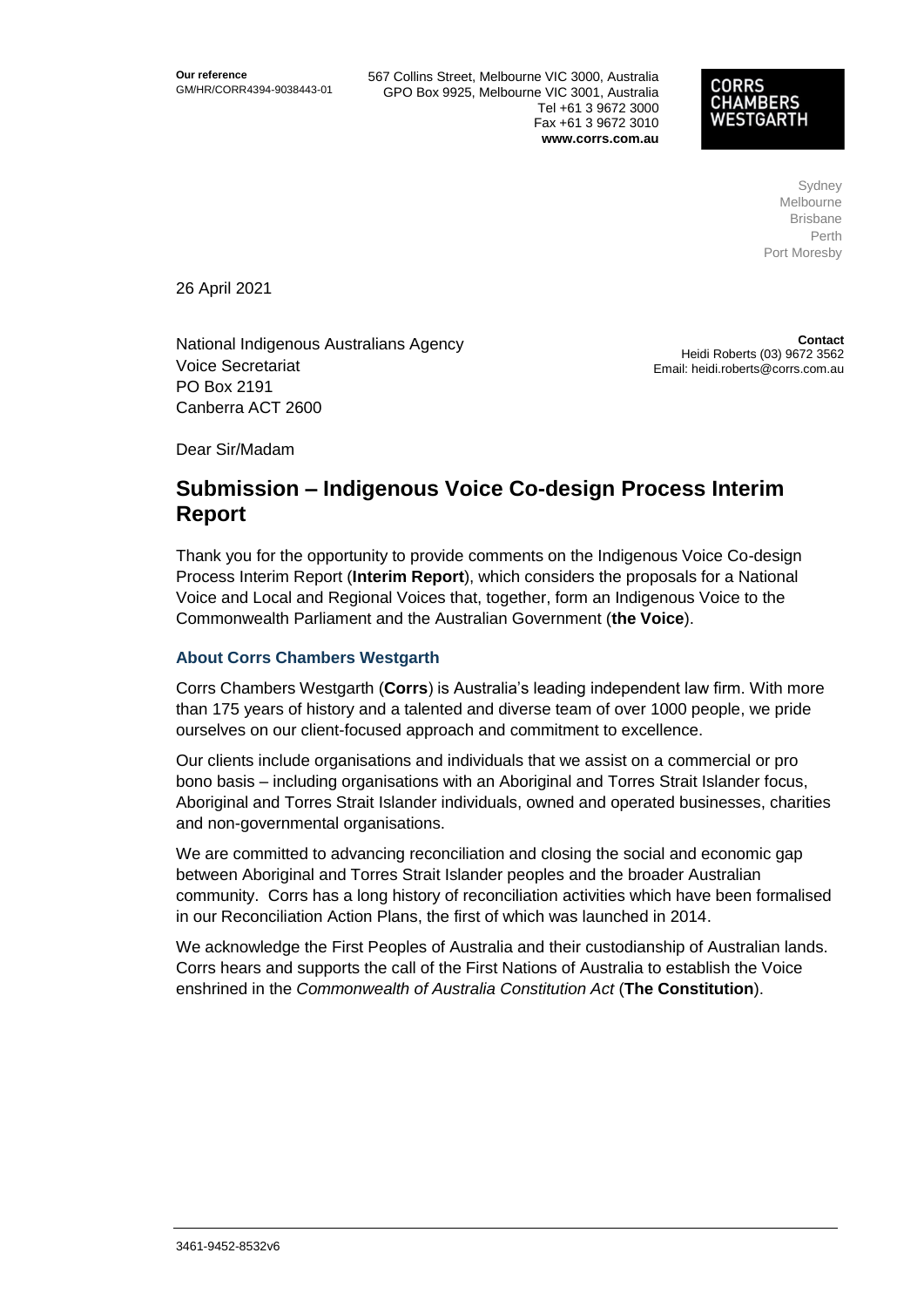#### **Summary of our submission**

We welcome the opportunity to provide our comments on the Interim Report. In summary, we submit that:

- (a) the Voice should be enshrined in the Constitution to:
	- (i) act on the call of the First Nations of Australia;
	- (ii) enhance the legitimacy of the Voice and signify the importance of the opinions of Aboriginal and Torres Strait Islander peoples;
	- (iii) ensure that the Voice is stable and enduring; and
	- (iv) fulfil Australia's commitment to the human rights of Aboriginal and Torres Strait Islander peoples;
- (b) the legal form of the National Voice must guarantee independence; and
- (c) the advisory function of the Voice preserves parliamentary sovereignty.

#### **1 The Voice should be enshrined in the Constitution**

We acknowledge that the Senior Advisory Group's Terms of Reference for the co-design process specifically excluded making any recommendation on constitutional recognition, including determining referendum questions or when a referendum should be held.<sup>1</sup> Nonetheless, we make the following submissions in respect of constitutional enshrinement on the basis that embedding the Voice in the Constitution is essential to act on the call of the First Nations of Australia and to ensure that the Voice can effectively perform its function to advise the Commonwealth Parliament and Government.

#### *Act on the call of the First Nations of Australia*

The consensus of Aboriginal and Torres Strait Islander peoples, through the Uluru Statement of the Heart, was unequivocal:<sup>2</sup>

*We call for the establishment of a First Nations Voice enshrined in the Constitution.*

Corrs, together with 17 other leading Australian law firms, endorsed the call of the First Nations of Australia in a joint public response in support of the Uluru Statement of the Heart.<sup>3</sup> We continue to support the call for the establishment of a First Nations Voice enshrined in the Constitution and for a referendum as a national priority.

The Uluru Statement's call for the Voice to be enshrined in the Constitution is practical, achievable and legally sound. Acting on the call will further our nation's reconciliation with Aboriginal and Torres Strait Islander peoples by creating a mechanism to listen to their voices, which have historically been neglected or disregarded.

 $\overline{a}$ 

<sup>1</sup> Commonwealth of Australia – National Indigenous Australians Agency, *Indigenous Voice Co-design Process Interim Report to the Australian Government* (October 2020) (**Interim Report**), Appendix B, Page 177.

<sup>2</sup> *Uluru Statement from the Heart* (2017).

<sup>3</sup> Allens, Arnold Bloch Leibler, Ashurst, Baker McKenzie, Clayton Utz, Corrs Chambers Westgarth, Dentons, DLA Piper, Fisher Dore, Gilbert + Tobin, Herbert Smith Freehills, Holding Redlich, Jackson McDonald, King & Wood Mallesons, Lander & Rogers, Minter Ellison, Norton Rose Fulbright and Russell Kennedy, *Joint public response in support of the Uluru Statement From the Heart* (March 2019).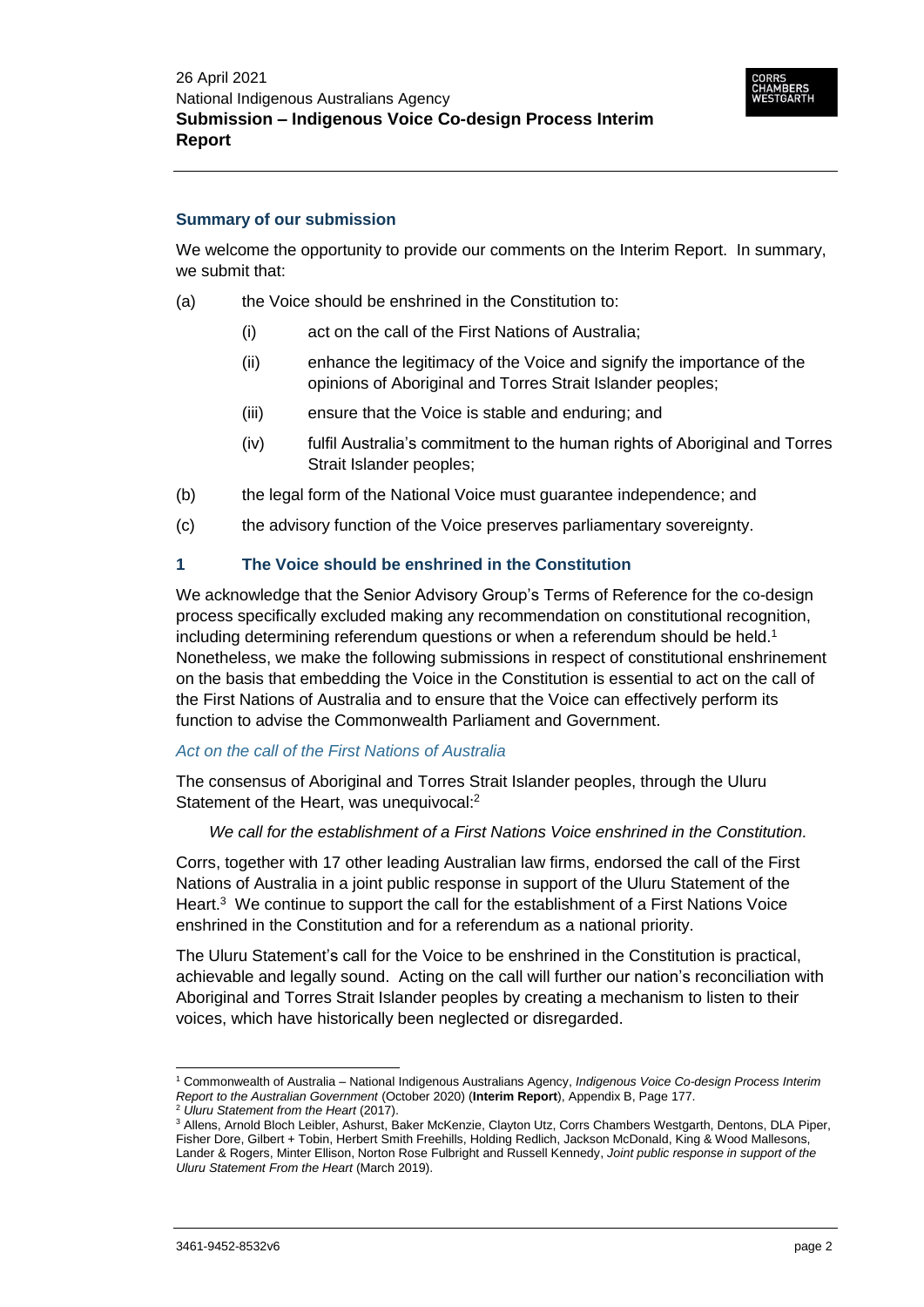#### *Legitimacy and importance*

The Constitution is Australia's foundational legal document, which vests power in the Parliament, the Executive and the Judiciary and defines the relationship between the Commonwealth and the States. The terms of the Constitution define the powers and functions of our key institutions and prevail over all Commonwealth or State legislation and any variances in the common law.<sup>4</sup>

Enshrining the Voice in the Constitution will not only create the Voice that the First Nations of Australia have asked for, but it will also enhance its legitimacy and signify the importance of the opinions of Aboriginal and Torres Strait Islander peoples in the law and policy-making of this country.

## *Stability and endurance*

The Voice ought to be enshrined in the Constitution so that the voice of Aboriginal and Torres Strait Islander peoples is immune from repeal by an incumbent Government. The Constitution can only be amended by a law passed by Parliament that is approved by a majority of voters throughout the Commonwealth and by a majority of the voters in a majority of the States.<sup>5</sup> The Constitution has only been successfully amended eight times in more than 100 years.

While the structure and operations of the Voice must be sufficiently flexible to evolve to meet the ever-changing legal, political and social context, the existence of Voice should be stable and enduring so that it can empower Aboriginal and Torres Strait Islander peoples and establish a mechanism for meaningful engagement, consultation and systemic change into the future, whilst also being immune from the politics of the day.

A referendum on the Voice should be put to Australians before the National Voice and the Local and Regional Voices are created. While options have been proposed to establish the Voice through legislative or administrative instruments, including as a 'trial run', these options risk exposure to political pressure, without the security of tenure that Constitutional establishment would provide.

## *Fulfil Australia's commitment to the human rights of Aboriginal and Torres Strait Islander peoples*

Australia endorsed the United Nations Declaration on the Rights of Indigenous Peoples (**UNDRIP**) in 2009, and in so doing, committed to a non-binding framework to recognise and promote the rights of Aboriginal and Torres Strait Islander peoples. The UNDRIP provides that:

 Indigenous Peoples have the right to participate in decision-making regarding matters which would affect their rights through representatives chosen by themselves in accordance with their own procedures, as well as to maintain and develop their own indigenous decision-making institutions;<sup>6</sup> and

 $\overline{a}$ <sup>4</sup> *Australian Capital Television Pty Ltd v Commonwealth* (1992) 177 CLR 106.

<sup>5</sup> The Constitution, s 238.

<sup>6</sup> *United Nations Declaration on the Rights of Indigenous Peoples*, GA Res 61/295, UN Doc A/RES/61/295 (2 October 2007) annex ('United Nations Declaration on the Rights of Indigenous Peoples') art 18.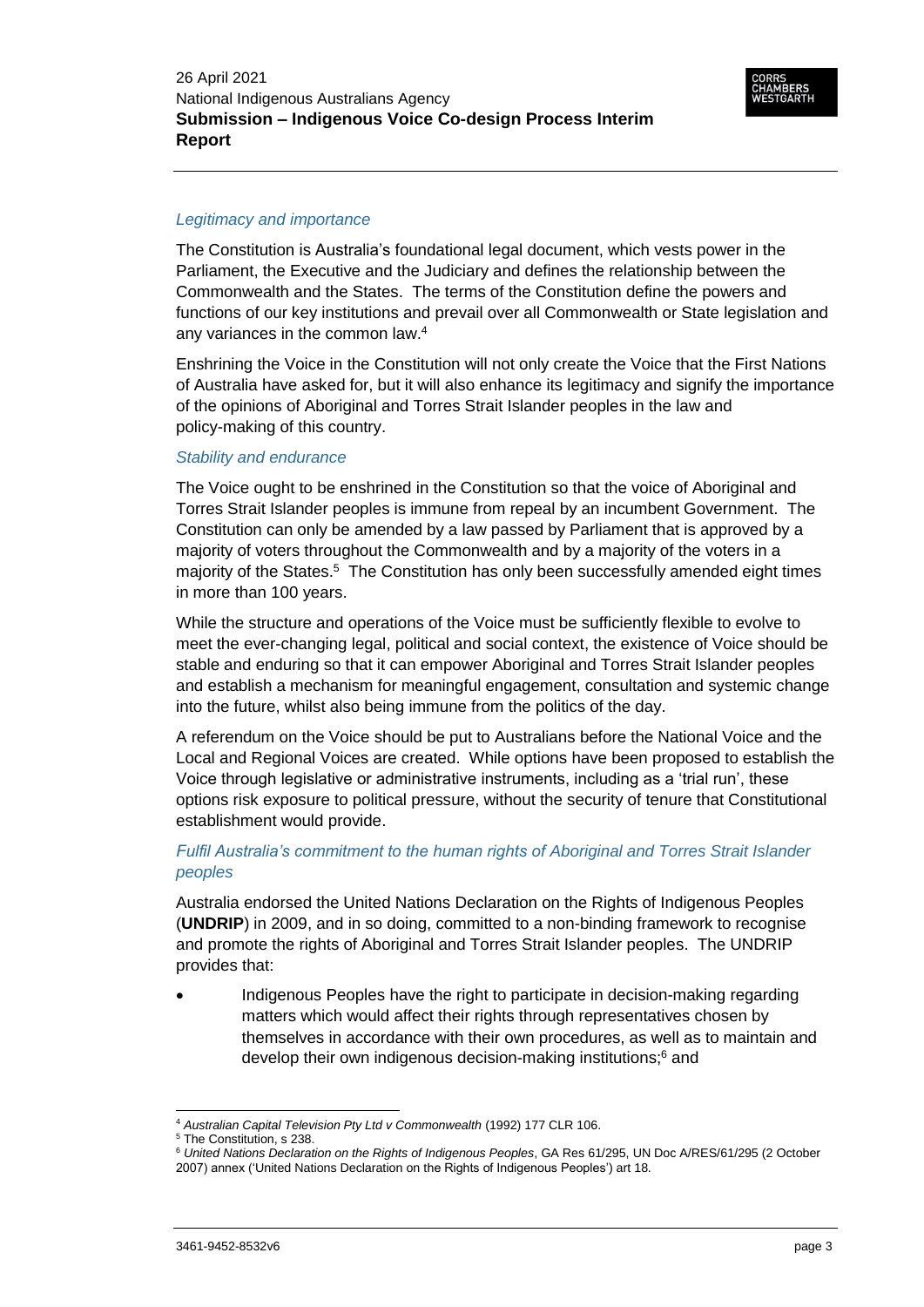Australia should consult and cooperate in good faith with the Indigenous Peoples concerned through their own representative institutions in order to obtain their free, prior and informed consent before adopting and implementing legislative or administrative measures that may affect them.<sup>7</sup>

Establishing a Constitutionally entrenched Voice is a unique opportunity to fulfil Australia's commitment to provide Aboriginal and Torres Strait Islander peoples with a platform to advocate on matters which affect their rights. The Voice would also substantially contribute towards Australia's commitment to consult with Aboriginal and Torres Strait Islander peoples about matters which affect them.<sup>8</sup>

The Constitution has never recognised the connection of Aboriginal and Torres Strait Islander peoples to this country, nor does it acknowledge that sovereignty was never ceded. The only references to Aboriginal and Torres Strait Islander peoples were discriminatory and in direct violation of the rights of Aboriginal and Torres Strait Islander peoples, such as the express exclusion of Aboriginal and Torres Strait Islander peoples from the census. These references were removed from the Constitution following the referendum in 1967. The establishment of the Voice in the Constitution would be a meaningful step towards redress of these historical wrongs.

# **2 Independence of the National Voice**

A well-considered and fit-for-purpose legal form is critically important to enable the National Voice to perform its functions and achieve its objectives. The Interim Report proposes two alternative legal forms for the National Voice:<sup>9</sup>

- (a) a 'Commonwealth body' which is a body created by enabling legislation with powers to advise Parliament and Government; and
- (b) a 'private body corporate with statutory functions' which is a corporation established under the *Corporations Act 2001* (Cth) or the *Corporations (Aboriginal and Torres Strait Islander) Act 2006* (Cth) vested with specific, legislated powers to advise Parliament and Government.

The legal form adopted must guarantee the National Voice's independence from Parliament and Government. Independence will enhance the legitimacy and transparency of the National Body and ensure that the voice of Aboriginal and Torres Strait Islander peoples is unfettered and immune from the incumbent Government and Parliament.

Both options, as proposed, establish an autonomous body that is separate to and distinct from existing bureaucratic structures and private entities. However, the independence of each option will largely be determined by the legislation that empowers the National Voice to perform its functions.

Whichever option is adopted, the enacting legislation (and, in circumstances where the second option is adopted, the body corporate's governing documents) should clearly define

 $\overline{a}$ 7 Ibid art 19.

<sup>&</sup>lt;sup>8</sup> We note that, contrary to article 19 of the Declaration, the Voice will *not* require Parliament or Government to obtain the free, prior and informed consent of Aboriginal and Torres Strait Islander peoples. The function of the Voice is advisory which maintains parliamentary sovereignty (refer to Item [3](#page-4-0) of our submission).

<sup>&</sup>lt;sup>9</sup> Interim Report, p 58.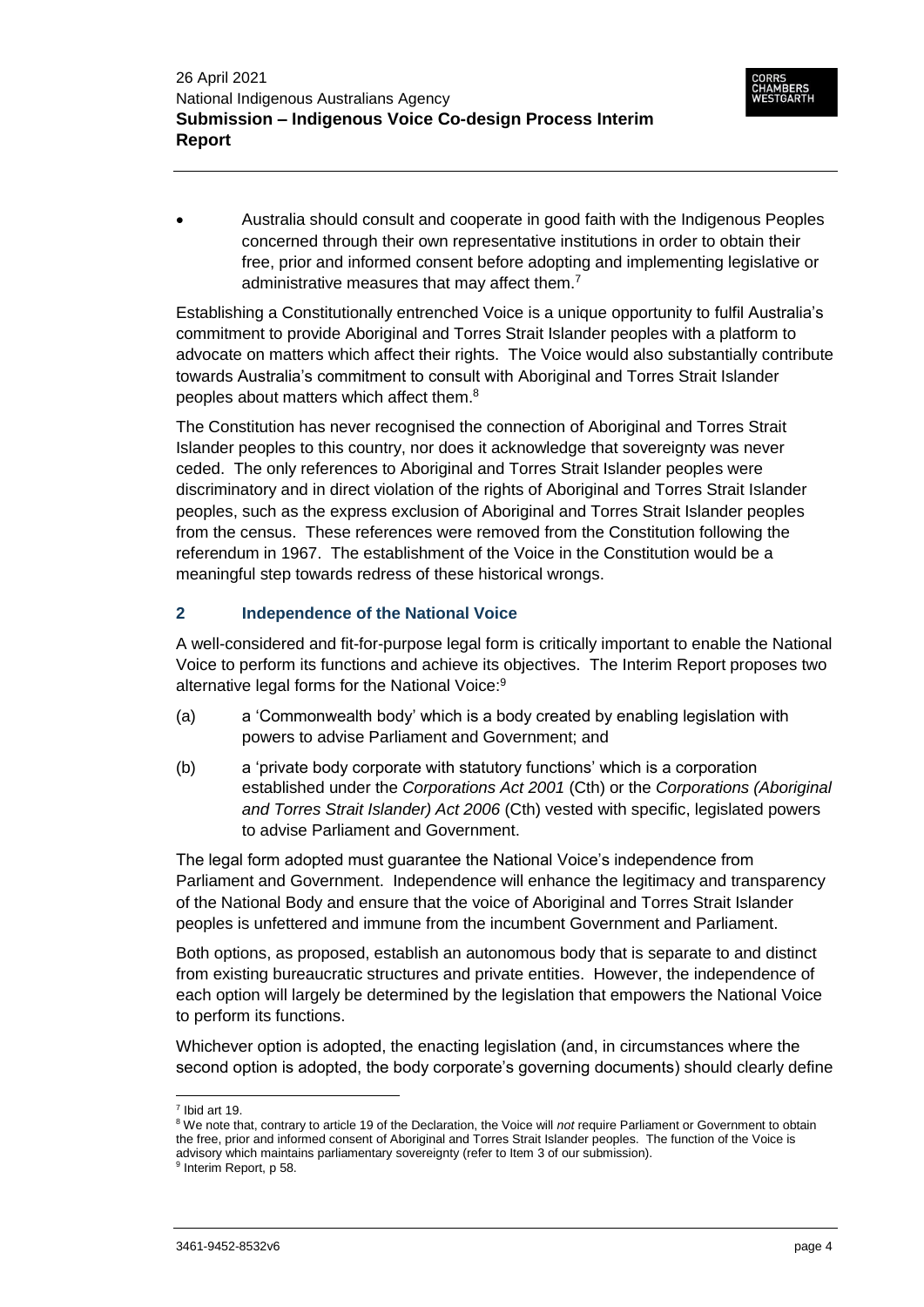the separate relationship between the National Voice and Parliament and Government. In particular, it should prevent the incumbent Parliament or Government to influence the advisory role of the National Voice, whether directly through ministerial direction or indirectly through financing, ownership or other means.

## <span id="page-4-0"></span>**3 Advisory function of the Voice preserves parliamentary sovereignty**

The purpose of the National Voice is to give Aboriginal and Torres Strait Islander peoples a voice to advise Parliament and Government on 'nationally significant matters of critical importance to the social, spiritual and economic wellbeing of, or matters which have a significant or particular impact on Aboriginal and Torres Strait Islander peoples'. <sup>10</sup> The nature of the engagement and consultation between the National Voice, Parliament and the Government depends on the nature and content of the law or policy. The National Co-design Group has proposed that the Parliament and Government would be:<sup>11</sup>

- (a) **obliged** to consult and engage the National Voice on proposed laws which are exclusive to Aboriginal and Torres Strait Islander peoples;
- (b) **expected** to consult and engage the National Voice on particular issues and at multiple points of the legislation and policy processes on areas of significant impact on Aboriginal and Torres Strait Islander peoples; and
- (c) **unencumbered** to consult and engage the National Voice on any matter which is critically important or which has a significant or particular impact on Aboriginal and Torres Strait Islander peoples.

It is important to emphasise that the National Voice does not provide a veto power over government policy or legislation, nor does it amount to a 'Third Chamber of Parliament'.<sup>12</sup> Any requirement for the Parliament or Government to consult and engage with the National Voice would be non-justiciable, meaning that a failure to consult with the National Voice in respect of a particular law or policy could not be challenged in a court.<sup>13</sup>

The National Voice detailed in the Interim Report establishes a framework for engagement and consultation between future Parliaments, Governments and Aboriginal and Torres Strait Islander peoples, while preserving parliamentary sovereignty.

 $\overline{a}$ 

<sup>10</sup> Interim Report, p 8.

<sup>&</sup>lt;sup>11</sup> Interim Report, p 51.

<sup>&</sup>lt;sup>12</sup> Interim Report, p 32.

<sup>&</sup>lt;sup>13</sup> Interim Report, p 51.